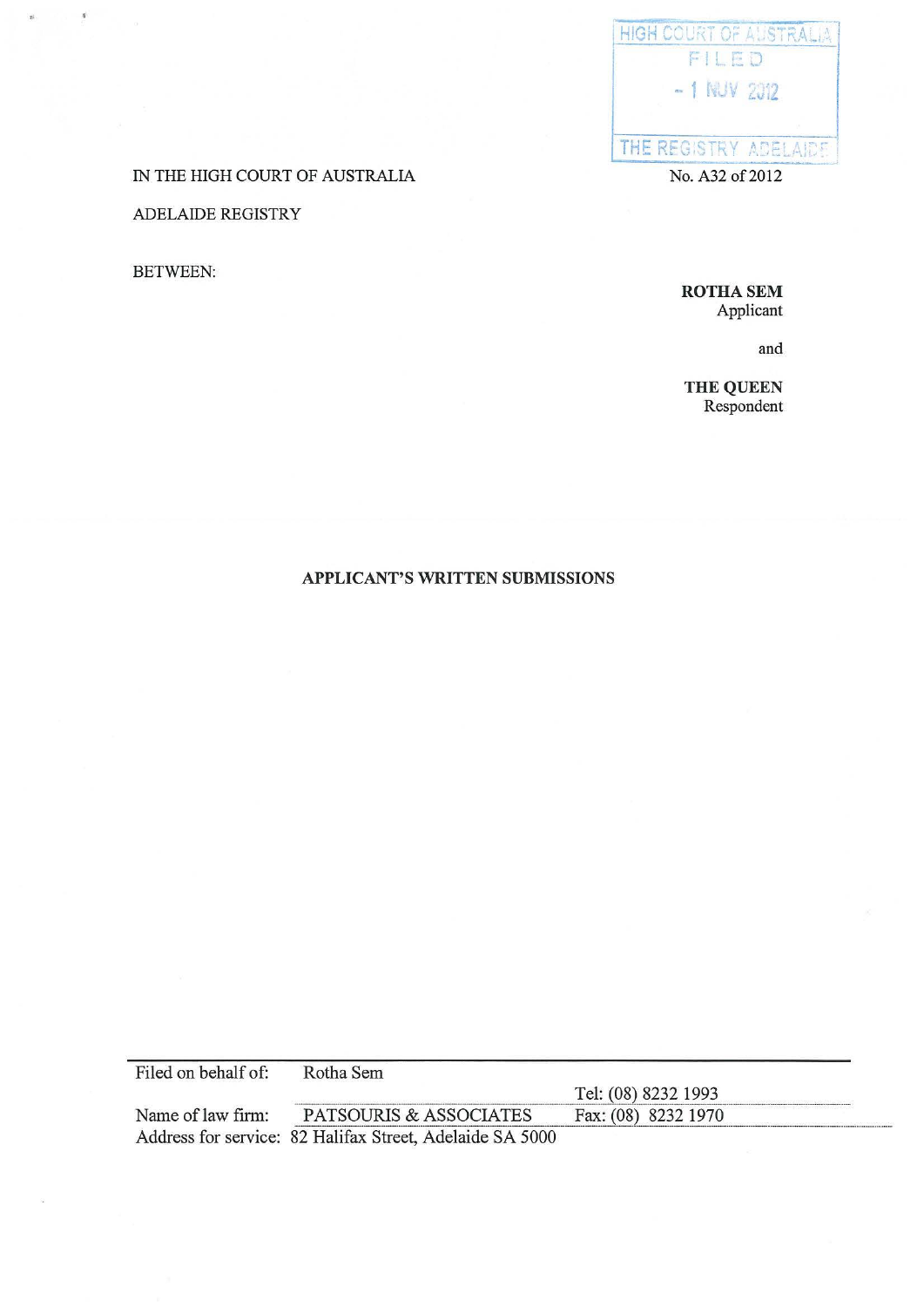### PART I: PUBLICATION

1. This submission is in a form suitable for publication on the Internet.

### PART II: CONCISE STATEMENT OF ISSUES PRESENTED BY APPEAL

- 2. Whether the Court below erred in law in holding that the trial judge did not err in failing to direct (either in the oral summing up, and/or in the written redirection) that liability by way of joint criminal enterprise required proof of an act of participation in the joint enterprise by the Applicant Sem.
- 10 3. Whether the Court below erred in law in holding that the oral summing up and written redirection were also, or alternatively not fatally flawed on account of their failure to direct the jury as to the application of legal directions to the evidence and case against the Applicant Sem.

# PART III: SECTION 78B OF THE JUDICIARY ACT 1903 (Cth)

4. The Applicant has considered whether notice should be given pursuant to s78B of the *Judiciary Act* 1903 (Cth). No such notice is required.

### PART IV: CITATION

5. The reasons of the Court below on the appeal are reported as *R v Duong* & *Ors* (2011) 110 SASR296.

## PARTY: NARRATIVE STATEMENT OF FACTS FOUND OR ADMITTED

- 6. After a trial before a jury, the Applicant and his two co-accused, Chansyna Duong (Duong) and Tuan Kiet David Huynh (Huynh), were each convicted of murder.
- 7. The Applicant and his co-accused received mandatory sentences of life imprisonment. On 14 April 2011 the trial judge fixed a minimum non-parole period of 20 years for the Applicant, commencing on 25 November 2010. His Honour noted that at the time of sentencing the Applicant was 21 years of age, meaning he was only 18 at the time of the offence.

#### Overview of the Facts

- 8. The basic facts leading up to a number of brawls that occurred on the night of2 December 2007 are set out in Doyle CJ's reasons (CCA) at [3]-[18], with which Vanstone and Peek JJ agreed.
- 9. The deceased, Thea Kheav, died as the result of a single stab wound inflicted during the course of one of two brawls which occurred at the conclusion of an 18<sup>th</sup> birthday party held for Richard 30 Nguyen at his parents' house (the Nguyen house) on 2 December 2007.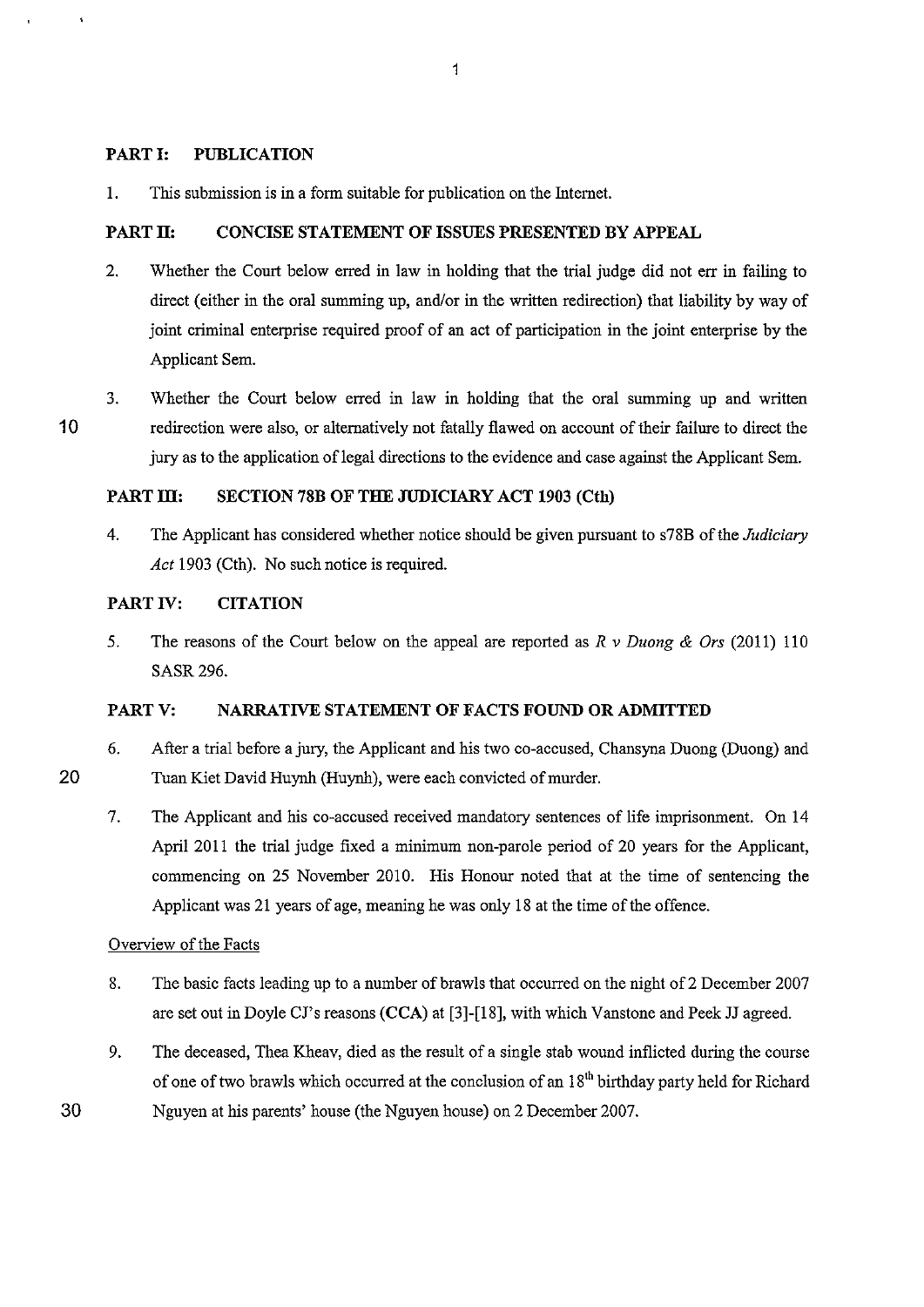- 10. Thea Kheav arrived at the Nguyen house with his three brothers Rithy Kheav, Tha Kheav and Johnny Kheav at approximately  $7:00 \text{pm}^1$ .
- 11. The Applicant arrived later in the evening as part of a large group of people, which included his co-accused Duong and Huynh. Most of the group did not stay long and accompanied Duong and Huynh back to Duong's house (the Duong house)<sup>2</sup>.
- 12. The Applicant remained at the party and became involved in a verbal altercation with Rithy and Tha Kheav, during which the Applicant was heard to say words to the effect of "watch your back." $3$
- 13. The Applicant left the party and drove to the Duong house. Once there he informed those 10 present of his altercation with the Kheav brothers.<sup>4</sup> According to the witness Ms Francis, the Applicant was angry and wanted to go back to the Nguyen house. Ms Francis said that the Applicant might have said "let's go get them". She said that as the group began to leave the Duong house, she heard someone (she did not know whom) say "get a knife".<sup>5</sup>
	- 14. The group, or most of them, returned to the Nguyen house in several cars.<sup>6</sup> Witnesses said that they saw between two and five cars, and between 10 and 40 people, arrive at the Nguyen house.<sup>7</sup>
	- 15. Members of the group were armed with various items.' Witnesses described Duong and the Applicant as arriving with pieces of wood and bottles respectively.<sup>9</sup>
- 16. There was evidence that Duong hit Thea Kheav with a bottle, causing him to fall to the ground, 20 on the roadway outside the Nguyen house (the first location).<sup>10</sup>
	- 17. After this, the attack on Thea Kheav continued with people punching and kicking him.<sup>11</sup>
	- 18. Thea Kheav got up and made his way to a set of gates (the second location). He tried to climb over the gates, but was pulled down and the attack on him continued.<sup>12</sup> It is most likely that Thea Kheav was fatally stabbed during this second brawl near the gate.<sup>13</sup>

- 
- 
- CCA [13].
- <sup>10</sup> CCA [14].<br><sup>11</sup> CCA [14].

 $^{12}$  CCA [16].<br> $^{13}$  CCA [16].

CCA [6]<br>CCA [8]<br>CCA [9].<br>CCA [11].

CCA [11]; Francis T901-902.<br>CCA [11].<br>CCA [12].<br>CCA [13].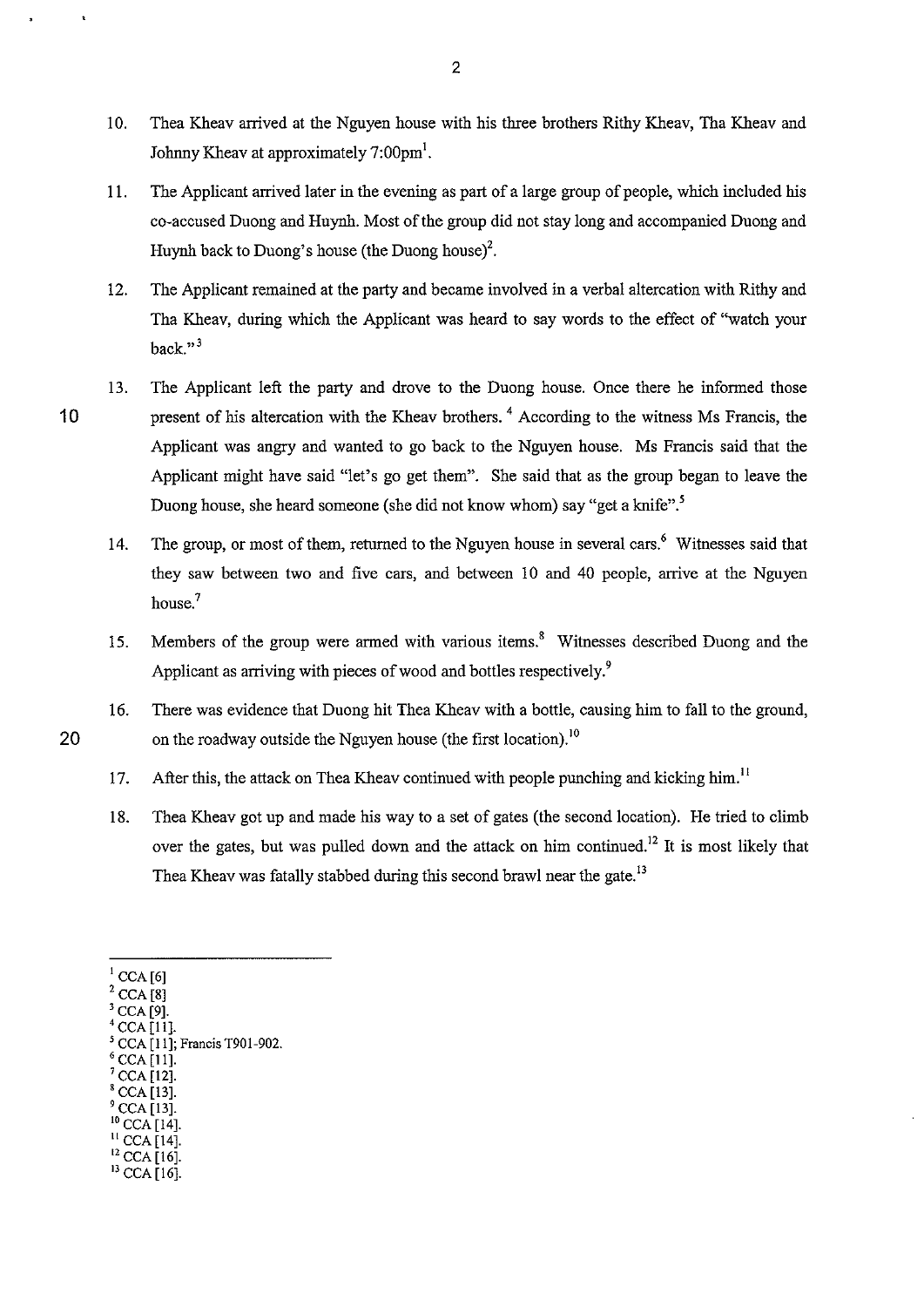- 19. Thea Kheav, suffered 32 injuries, but there was only one stab wound and that was the fatal wound.<sup>14</sup> It was the prosecution case that the stabber was Duong,<sup>15</sup> although the trial judge summed up to the jury on the basis that there was a very real possibility that another person, Kimlong Rim (or another unidentified person) was the stabber.<sup>16</sup>
- 20. During the trial it was accepted that the three accused arrived at the Nguyen house prior to the brawls. However, the extent (if any) of their involvement thereafter was in dispute.

#### The Prosecution Case

- 21. The prosecution case was that each accused might be found guilty of murder on four different bases: as a principal (the stabber); as an aider and abetter of the stabber; as a participant in a 10 joint enterprise with the stabber; or on the basis of an extended joint enterprise.<sup>17</sup>
	- 22. The prosecution case was that Thea Kheav was stabbed either on the roadway outside the Nguyen house (the first location), or near the gates that Thea Kheav tried to climb (the second location). As the Court below accepted, the evidence pointed towards the second location.<sup>18</sup> However, the different bases of liability had to be considered in relation to both locations.
- 23. The prosecution case on joint enterprise, as left to the jury, involved an agreement (to which the Applicant was a party) to use a knife or similar bladed weapon to kill or cause really serious bodily harm to a person or persons at the Nguyen house. The Prosecution case proceeded on the basis that the agreement might have been made (a) at the Duong house; (b) on the way to the Nguyen house; (c) on arrival at the Nguyen house, or (d) during either of the brawls as they 20 unfolded at the Nguyen house.<sup>19</sup>
- 

#### The Case against the Applicant

- 24. The evidence as to what each accused did at each stage differed.<sup>20</sup>
- 25. In relation to the Applicant, despite there being a large number of witnesses present during the brawls, there was limited direct evidence as to his involvement in the relevant events. As Doyle CJ records, only five witnesses gave evidence of involvement by the Applicant; $^{21}$ 
	- 25.1. Mr David Lam said he saw the Applicant carrying two spirit bottles as he exited a vehicle at the Nguyen house.
- 

- 
- <sup>19</sup> CCA [153].<br><sup>20</sup> CCA [154].

<sup>&</sup>lt;sup>14</sup> CCA [17].<br><sup>15</sup> T1796.26; T1799.32; T1801.6.<br><sup>16</sup> SU125.<br><sup>17</sup> CCA [153].<br><sup>18</sup> CCA [153].

 $21$  CCA [21]-[23]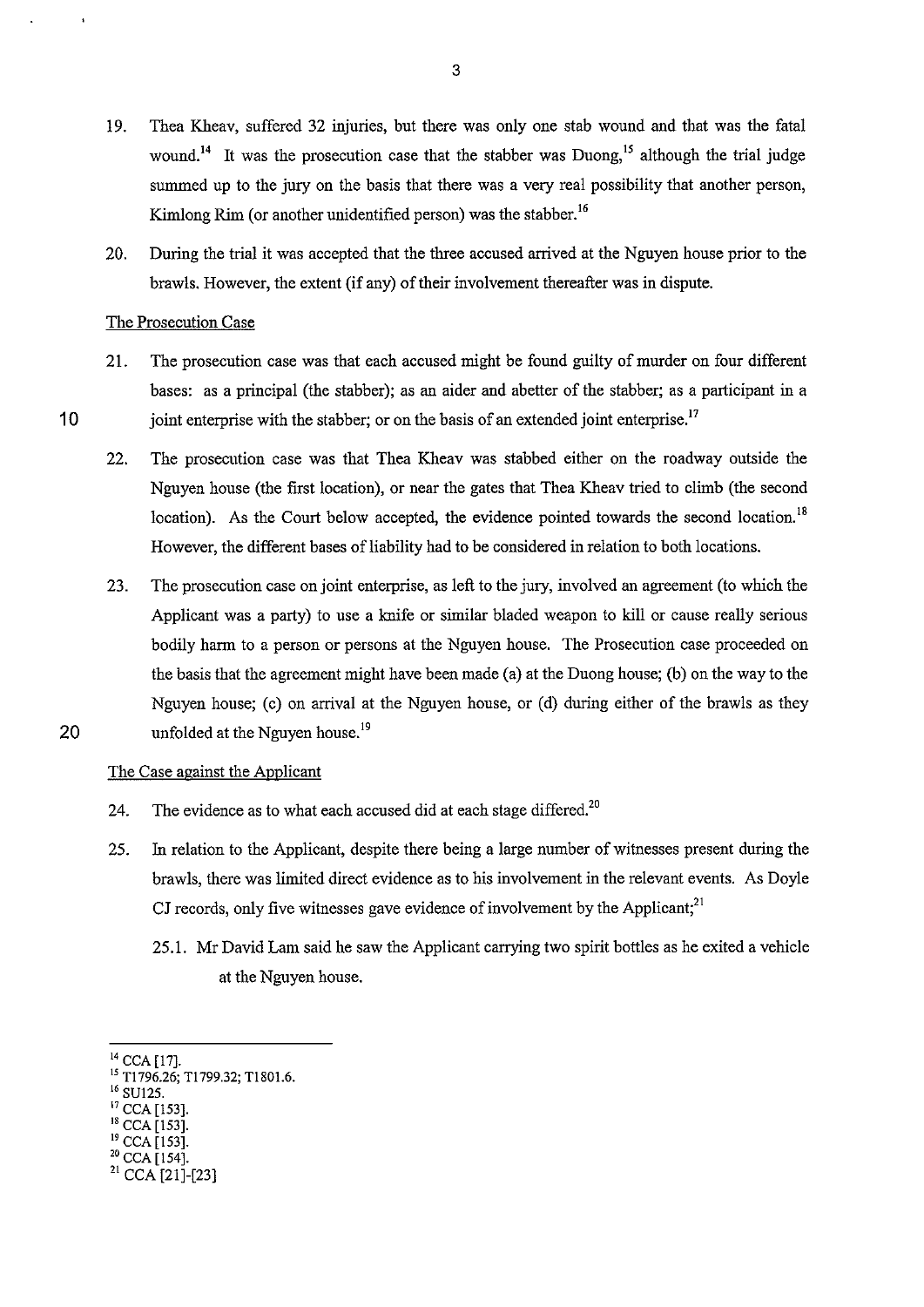- 25 .2. Mr Johnny Lam said that he saw the Applicant holding a bottle as he approached the Nguyen house and that the Applicant pushed past him saying "I'm going to fuck his **cunt up."**
- 25.3. Ms Pavic said in relation to the brawl at the first location that she saw the Applicant, Huynh and Kimlong Rim hit Thea Kheav and throw bottles at him after the Applicant hit Thea Kheav on the head with a bottle.
- 25.4. Mr Rithy Kheav said he saw the Applicant holding up Thea Kheav so that other members of the group could continue to hit him after he had fallen from the gate.
- 25.5. Mr Loc Nguyen said he heard Mr Rithy Kheav say "Syna with Rotha (Sem), they are 10 stabbing my brother."
	- 26. It followed from the differing evidence against each accused, that the case against each differed. The Court below summarised the differing cases (CCA [159]-[161]).

As the Court explained, it was the case for the Applicant Sem that:

- 26.1. " ... *although he had returned to the party, following his argument at the party earlier in the evening, and while some of those with him were armed and were ready to fight, Sem 's only involvement in any fighting was on the roadway, and the fatal injury had been inflicted at the gates where Sem was not involved. It was also submitted that the stabbing had been done by another man, not charged with the accused, and that his conduct was completely unexpected. 22 "*
- 20 26.2. It was a reasonable possibility that he was not involved in any of the attacks on Thea Kheav; that the witnesses who had identified him were unreliable or dishonest.<sup>23</sup>
	- 26.3. The Applicant gave his account and his explanation of his very limited involvement in the events of that evening in a statement to the police which became exhibit P74 at trial. The Applicant Sem was the only accused to have given a statement to the police about the events of that evening.
	- 26.4. Thus in relation to the Applicant, while there was evidence that he arrived back at the Nguyen house with people armed and ready to fight, his case was that his only involvement was at the roadway, that he had withdrawn from any joint enterprise before the brawl moved to the gates, that he was not involved in the brawl at the gates
	- <sup>22</sup> CCA [160]

<sup>&</sup>lt;sup>23</sup> CCA [161]; T2031-2039.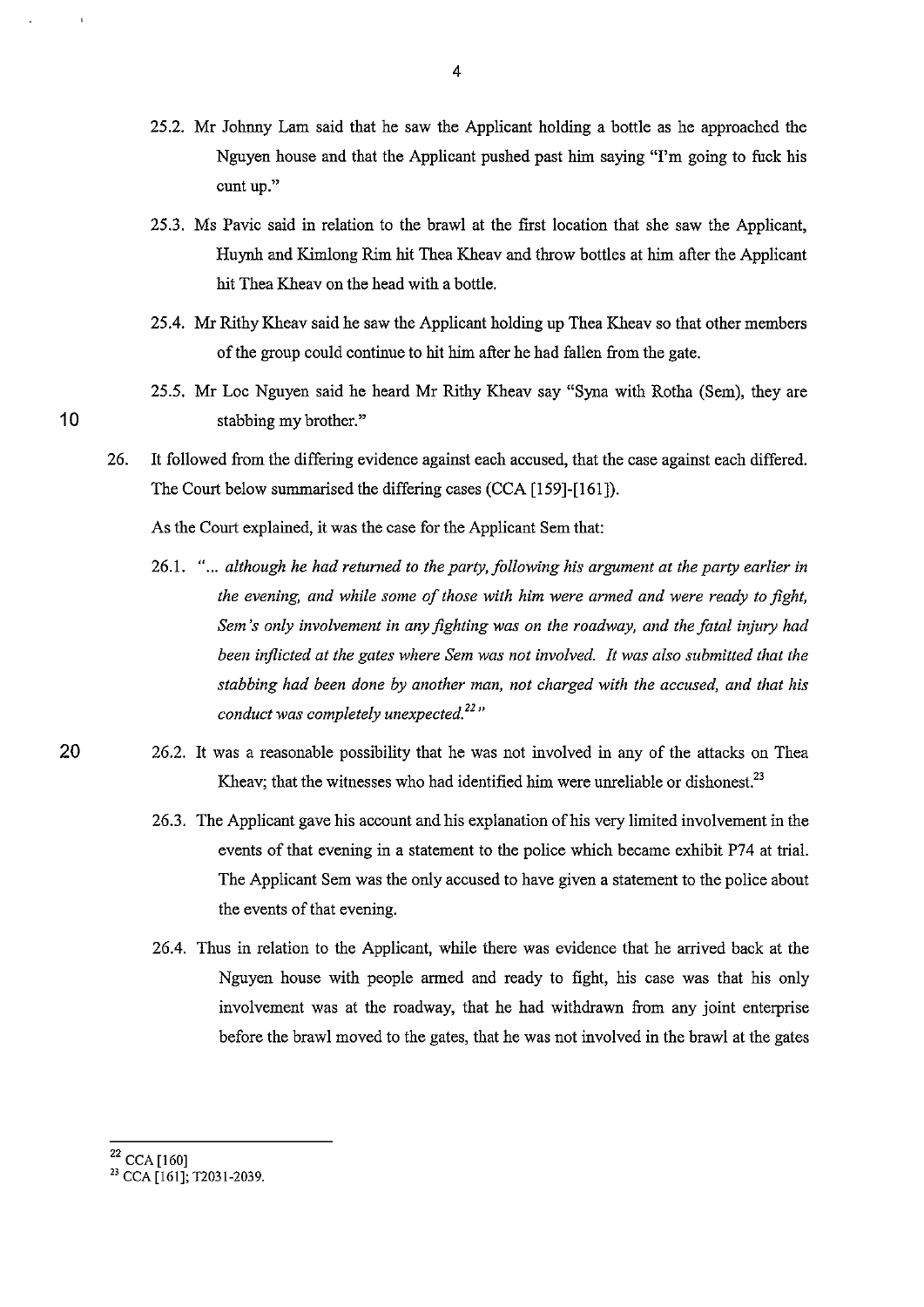where the fatal injury was inflicted, and that what happened at the gates was completely unexpected.<sup>24</sup>

- 26.5. In relation to Duong, different issues again arose, not least because the prosecution case included the possibility that he was the slabber i.e. the principal offender.
- 27. In essence, the Applicant, at trial, and in the Court below, relied on both the paucity of the evidence against him, on the account that he gave to the police, and the likelihood that he had withdrawn from an alleged joint enterprise of any sort.

### The Trial and Directions

- 28. The trial was a lengthy one. The jury was empanelled on 14 October 2010 and returned their 10 verdict on 25 November 2010 being the  $21<sup>st</sup>$  day of trial.<sup>25</sup>
	- 29. The trial judge's summing up began at 4:00pm on the afternoon of Monday 22 November 2010 and concluded at 4:25pm on that same day<sup>26</sup>.
	- 30. His Honour then resumed on the morning of Tuesday 23 November 2010 !0:03am with the jury retiring to consider their verdict at about  $3.15$ pm.<sup>27</sup> After approximately 40 minutes of deliberation, the jury returned with a question.<sup>28</sup> The trial judge recounted the question to counsel in the following terms:<sup>29</sup>

"The jury has asked if they could have a written description explaining the components of murder, joint enterprise and aiding abetting and manslaughter, as related to the law to refer to whilst deliberating."

- 20 31. Some discussion about this request ensued with counsel before the Court was adjourned for the day.Jo
	- 32. The following morning being Wednesday 24 November 2010 one of the jurors was unwell and the written redirection was the subject of further submissions by counsel and was not ready to be provided to the jury. The trial judge again released the jury and adjourned the trial to the next day.<sup>31</sup>
	- 33. At !0:26am on Thursday, 25 November 2010 the trial judge provided the jury with copies of the written redirection (the *aide memoire*) and read it out to them.<sup>32</sup> The document was 17 pages
	- 24 CCA [160].
	- 25 CCA [25].
	- SUI, 17
	- CCA [80].
	- <sup>28</sup> CCA [80]; SU141.<br><sup>29</sup> SU141.
	-
	- <sup>29</sup> SU141.<br><sup>30</sup> SU154.<br><sup>31</sup> CCA [80]; SU155

<sup>&</sup>lt;sup>32</sup> CCA [80]; SU206.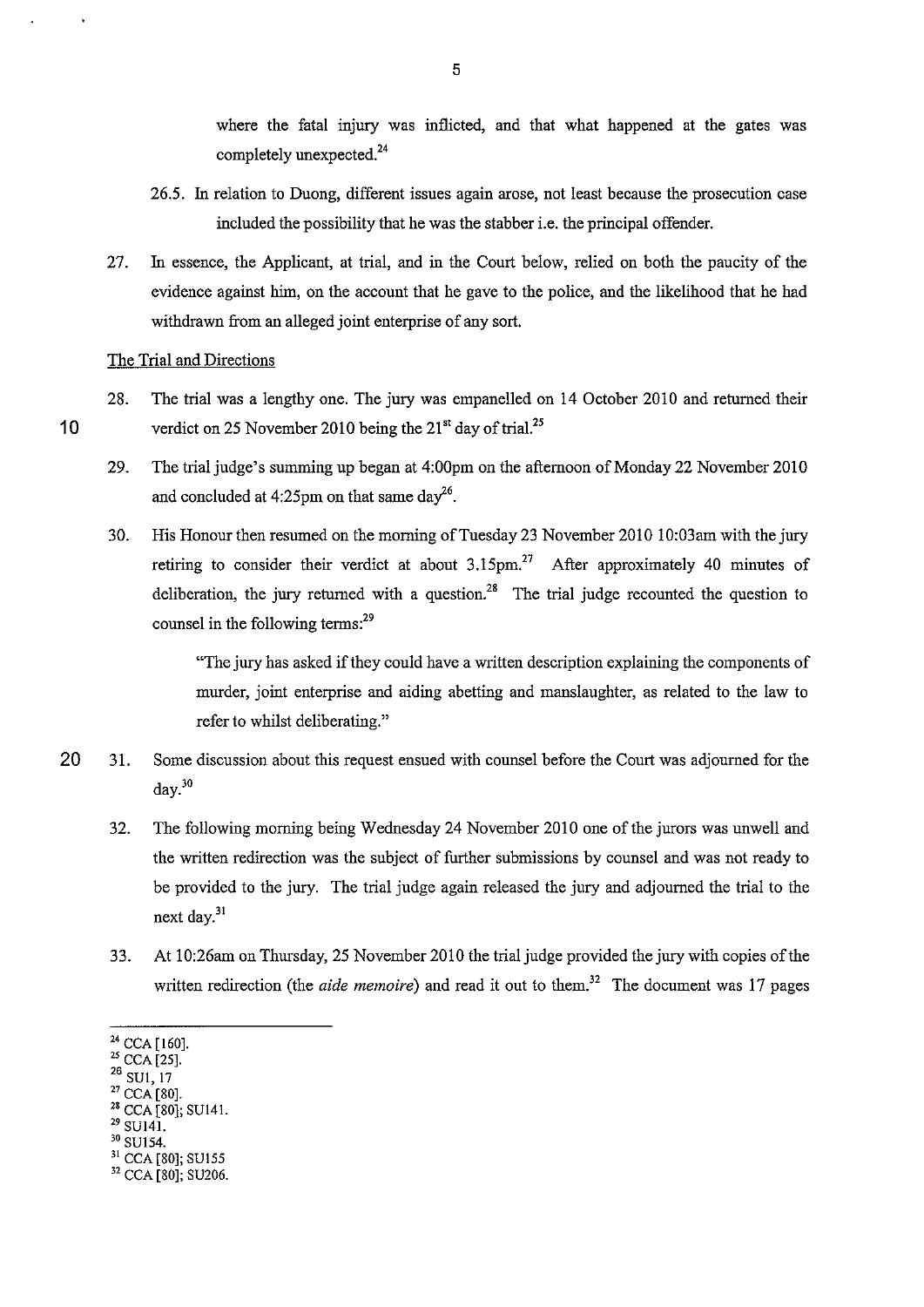long, and contained sections addressing the legal elements of murder, unlawful and dangerous act manslaughter, aiding and abetting (addressing murder and manslaughter separately), joint enterprise murder, extended joint enterprise murder, joint enterprise manslaughter, extended joint enterprise manslaughter and self-defence.

- 34. The *aide memoire* addressed the offences mentioned above by simply listing the elements it made no attempt to link the legal directions to the facts relevant to the case against each individual accused. Further, in reading aloud the *aide memo ire* without more, the trial judge did not direct the jury as to how they should apply the elements of the offences set out in the *aide memoire* to the case and evidence against each individual accused.
- 10 35. The jury retired at 10.56am,<sup>33</sup> returning after a short while so that the trial judge could clarify some matters before retiring again at 11.05am.
	- 36. The jury returned their unanimous verdict of guilty in respect of each accused at 3.09pm.<sup>34</sup>

#### **PART VI: SUCCINCT STATEMENT OF ARGUMENT**

- 37. As set out above, the grounds of appeal raise two issues for consideration.
	- 37 .1. The first relates to the trial judge's omission to direct as to the requirement of 'participation' in respect of joint enterprise liability.
	- 37 .2. The second relates to the failure of the trial judge to apply the legal directions to the evidence against the individual accused, and in particular the Applicant Sem.
- 38. The Applicant Sem adopts as his statement of argument the submissions of the Appellant 20 Huynh contained in paragraphs 34 to 85 of the Appellant Huynh's written submissions and makes the following additional submissions.
	- 38.1. One of the grounds of complaint made before the Court below relevant to the two issues constituting the grounds of appeal brought by the Applicant Sem was the continual use by the trial judge in his summing up of the phrase *thrown their lot* in or *thrown his lot in* or *thrown* in *their lot* or similar forms of the same phrase as well as the continual use of the phrase *the accused or any one of them,* or similar forms of that phrase, which phrases in the Applicant's submission, tended to suggest, and were intended by the trial judge to suggest that mere intention without an act of participation was sufficient to constitute a joint enterprise and therefore support a verdict of guilt.
- 30 38.2. Thus, at the end of the trial judge's summing up<sup>35</sup> before the trial judge briefly referred to each of the defence cases, the trial judge said

<sup>33</sup> SU223.

<sup>&</sup>lt;sup>34</sup> SU227.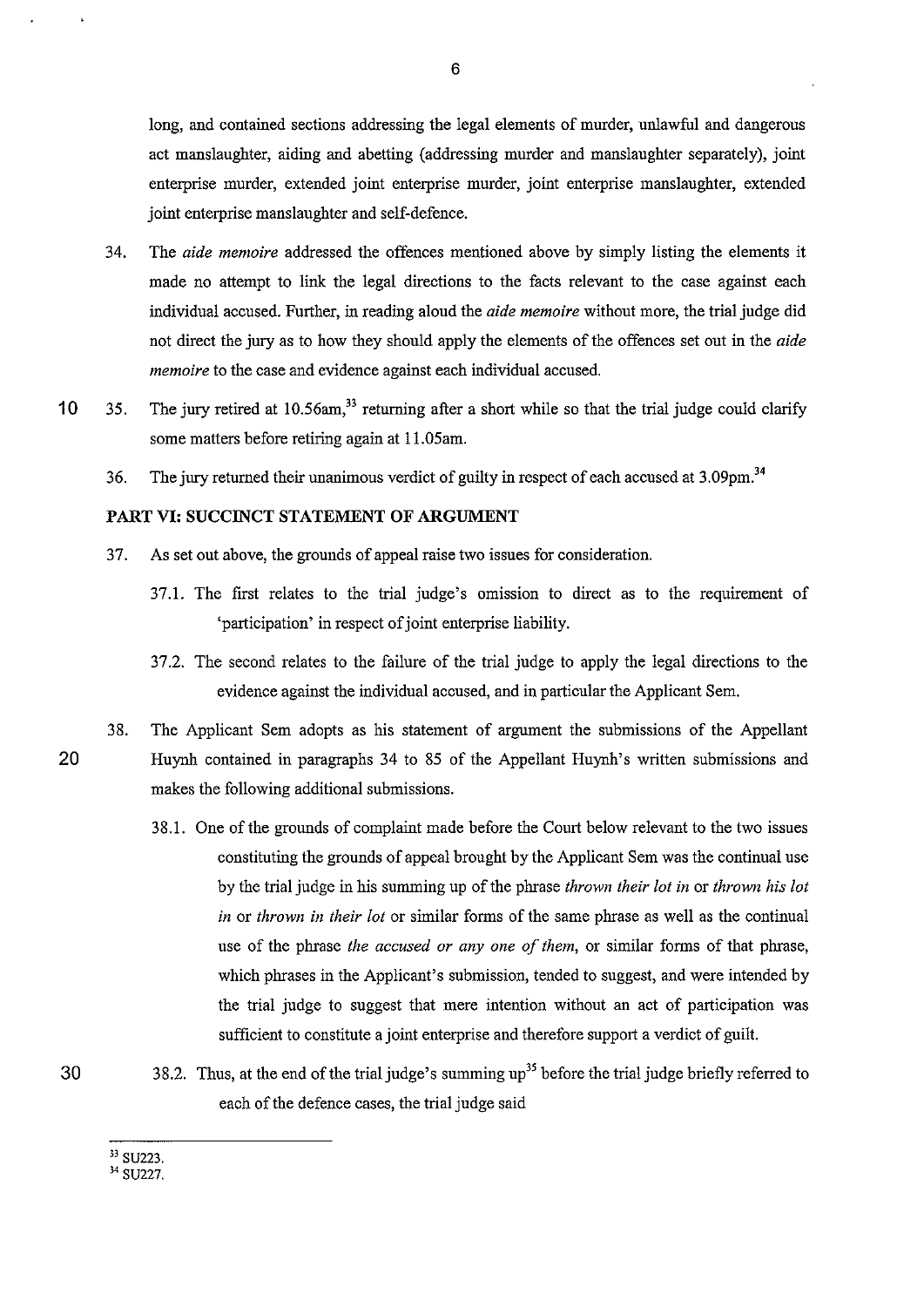"If the prosecution have failed to prove beyond reasonable doubt that the accused or *any one of them threw their lot* in with this plan to attack people at Vartue Street, if the Crown has failed to provide that the accused or any one of them contemplated in any way the use of a knife, whether to cause grievous bodily harm or even just some harm, then the proper verdict is one of not guilty."

- 38.3. This of course ignores the necessity for the existence of the element of an act of participation (with the relevant intent) and in effect was telling the jury that guilt could be established merely by the relevant state of mind on the part of "*any one of them*"<sup>36</sup>. Considering the entirety of the summing up, the trial judge's directions therefore amounted to directions in respect of a conspiracy to cause grievous bodily harm, not a murder direction as a consequence of a joint enterprise or extended joint enterprise.
- 38.4. As the Appellant Huynh's submissions make clear, the *aide memoire* was defective in relation to the direction on joint enterprise. The Appellant Huynh's submissions have made reference to the wording employed in the *aide memo ire* by the trial judge. It is relevant that it was only after the trial judge had finished his summing up that the written direction was discussed and was eventually handed to the jury.
- 38.5. When the trial judge came to read the *aide memoire,* it is the submission of the Applicant that he compounded the errors already present in the *aide memoire* on *joint enterprise to commit murder*<sup>37</sup> by saying that the elements were<sup>38</sup>

... *that the accused came to an agreement or made an arrangement with other participants* ...

- 38.6. As is obvious from the words used, *participation* is assumed and accordingly all that needed be proved as the elements of murder is
	- 38.6.1. the intention to join the enterprise,
	- 38.6.2. that the death of the deceased occurred pursuant to that enterprise, and
	- 38.6.3. that the principal who actually committed the stabbing (whoever that person was and the Crown case was that it was either one of the three accused or another person<sup>39</sup>) intended to kill or cause serious harm to the deceased.
- $^{35}$  SU126.

<sup>&</sup>lt;sup>36</sup> ibid

<sup>&</sup>lt;sup>37</sup> written direction page 8

<sup>38</sup> SU213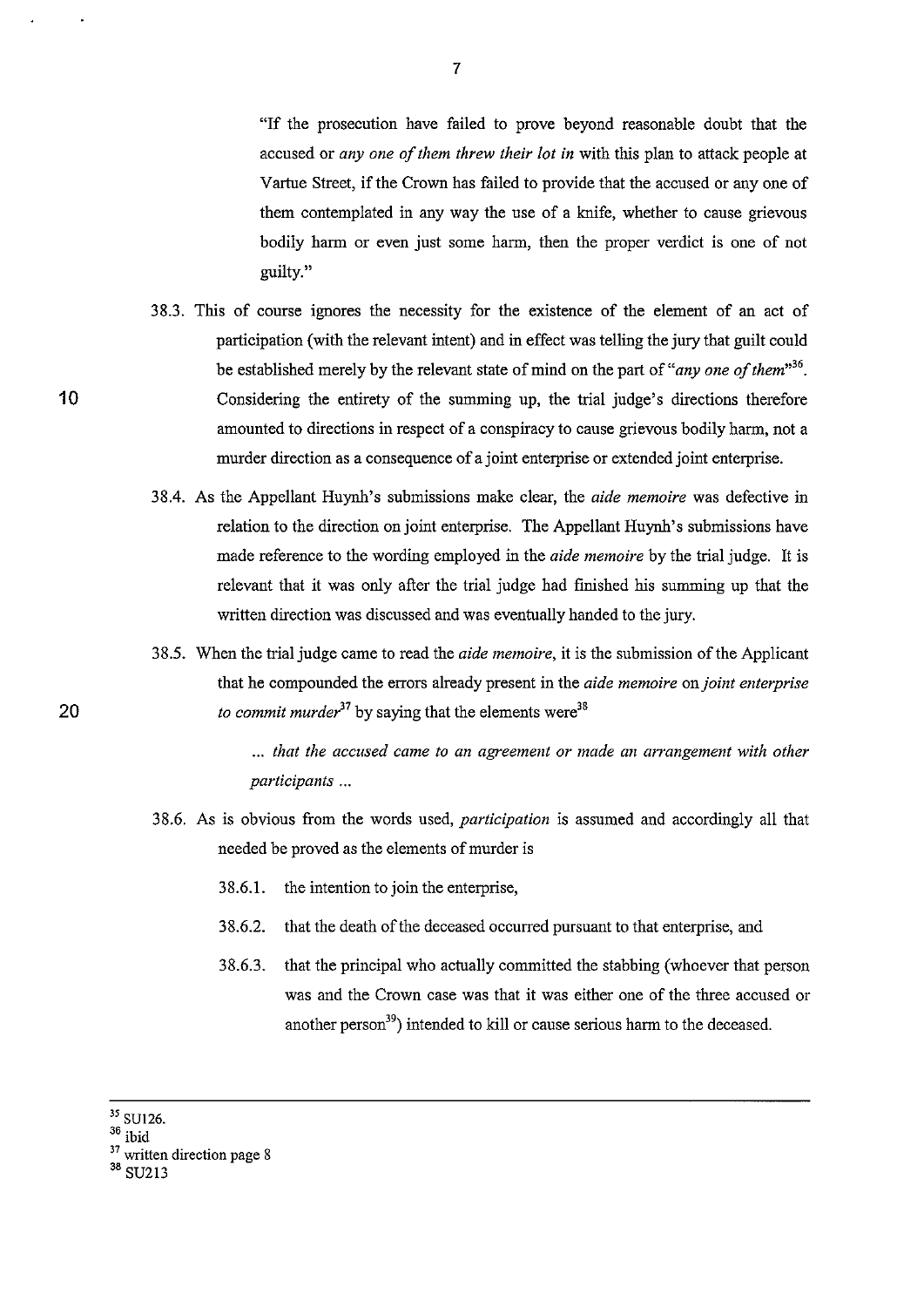- 38.7. The Court below recognized that an act of participation and therefore proof of participation in the joint venture was a separate element that must be proved beyond reasonable doubt and held, despite finding that the trial judge did not identify participation as a separate element to be proved, that the jury's verdict necessarily meant that tbe jury had somehow found an act of participation in that part of the events of the evening when the deceased was stabbed.
- 38.8. The Applicant Sem's case, as referred to above, was tbat whilst he had played a part in the events of the evening prior to the stabbing of the deceased (whenever and wherever that occurred), he played no part and therefore no longer participated (and committed no act of participation with the relevant intent) at the time tbe deceased was killed.
- 38.9. Further, as the Court below recognized40, *"the evidence about what each accused did at each stage differed".* As the Court below noted:<sup>41</sup>

*The [ defonce} submission is that the Judge was obliged* ... *and* ... *should have separated out each of the different bases of liability, the two stages at which the stabbing might have taken place, and each different stage at which an agreement or arrangement might have been reached involving the particular accused. That summary should have identified the evidence as against each accused in relation to each bases of liability, each stage at which the stabbing might have occurred, and each stage at which an agreement or arrangement might have been made.* "

- 38.10.The Court below did not accept this submission just as the Court below did not accept *"the criticisms of various expressions used by the trial judge.'"'*
- 38.11. Subsequently the Court below described tbe defence submission of how the summing up should have proceeded as "*the usual approach*<sup>343</sup> but the basis of the Court below rejecting tbe Applicant's submission that tbe trial judge should have proceeded in *"the usual way'M* appears to have proceeded on the basis, which was not the Applicant's submission, that to proceed in *"the usual way"* would have required not merely *"the*

- 
- 43 CCA [170] 44 CCA [174]

<sup>39</sup> SU125 ... *the very real possibility, and it remains a real, very real possibility that Kimlong Rim, or yet another unidentified person, murdered [the deceased] by stabbing him* ... 4

 $^{41}$  CCA [156]<br>  $^{42}$  CCA [158]<br>  $^{43}$  CCA [170]